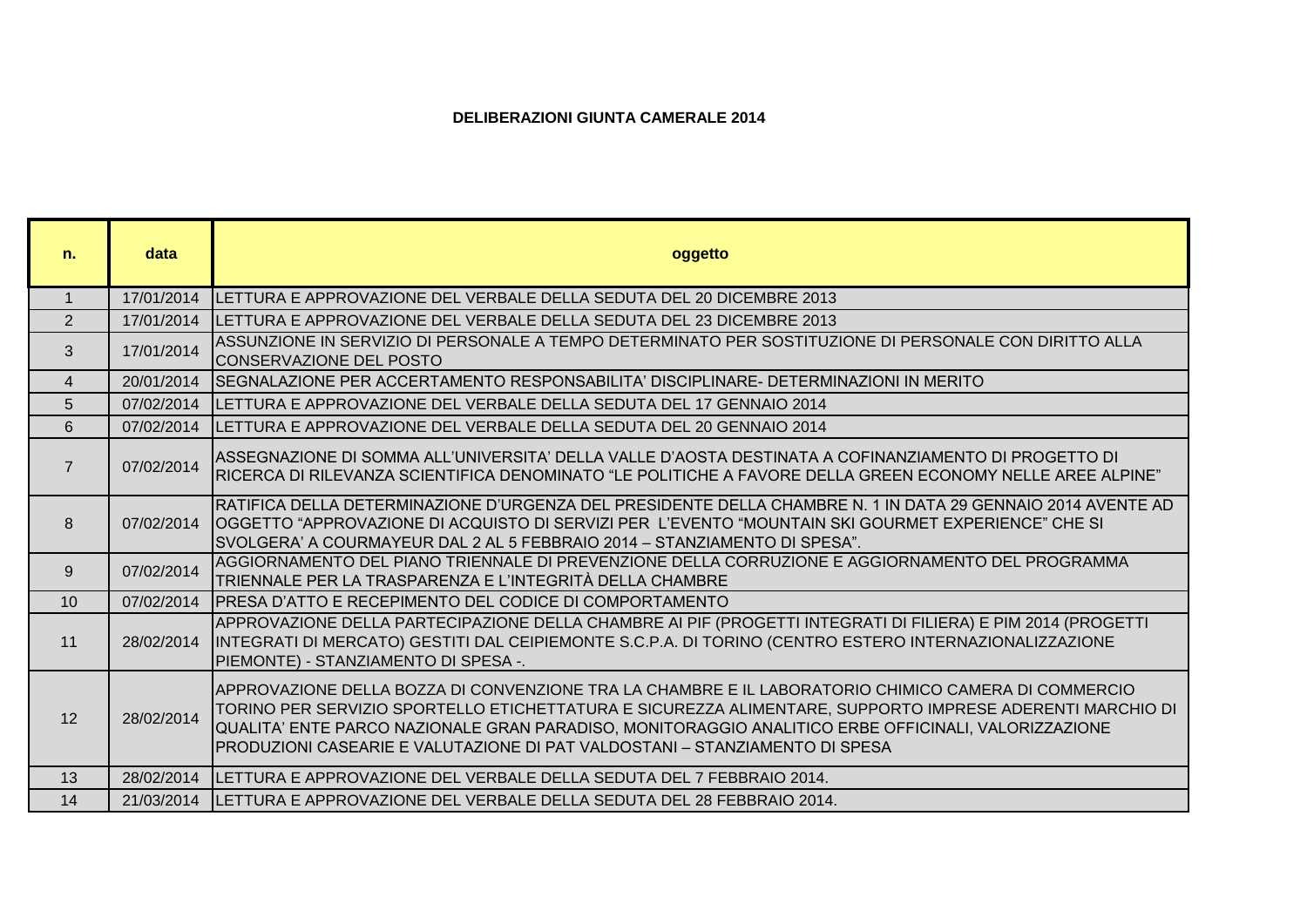|    |            | INTEGRAZIONE DELLA PROGRAMMAZIONE DEL FABBISOGNO DELLE RISORSE UMANE DELLA CHAMBRE PER L'ANNO 2014             |
|----|------------|----------------------------------------------------------------------------------------------------------------|
| 15 | 21/03/2014 | FINALIZZATA ALL'ASSUNZIONE IN SERVIZIO DI PERSONALE A TEMPO DETERMINATO AI SENSI DELL'ART. 84 COMMA 2 DEL      |
|    |            | T.U.D.C DEL 13 DICEMBRE 2010.                                                                                  |
| 16 | 21/03/2014 | APPROVAZIONE DEL PIANO DELLA PERFORMANCE 2014.                                                                 |
| 17 | 21/03/2014 | APPROVAZIONE, PER GLI ANNI 2013 E 2014, DELLE PROGRESSIONI ORIZZONTALI DEI DIPENDENTI DELLA CHAMBRE E          |
|    |            | COSTITUZIONE DEI RELATIVI FONDI                                                                                |
| 18 | 21/03/2014 | ADESIONE ALL'INIZIATIVA DEL SISTEMA CAMERALE N. 8/2014 "SVILUPPO E CONSOLIDAMENTO DEGLI STRUMENTI DI GIUSTIZIA |
|    |            | ALTERNATIVA" - FONDO PEREQUATIVO UNIONCAMERE ANNUALITA' 2014                                                   |
| 19 | 21/03/2014 | ADESIONE ALL'INIZIATIVA DI SISTEMA N. 9/2014 "RAFFORZAMENTO DELLA VIGILANZA DEL MERCATO NEL SETTORE MODA" -    |
|    |            | FONDO PEREQUATIVO UNIONCAMERE ANNUALITA' 2014                                                                  |
| 20 | 03/04/2014 | <b>ILETTURA E APPROVAZIONE DEL VERBALE DELLA SEDUTA DEL 21 MARZO 2014</b>                                      |
|    |            | APPROVAZIONE DEL BANDO DI CONCESSIONE DI CONTRIBUTI ALLE IMPRESE RELATIVO AL PROGETTO «PROMOZIONE              |
|    |            | DELL'EFFICIENZA ENERGETICA NEL SISTEMA IMPRENDITORIALE ALPINO: IL CORRETTO EFFICIENTAMENTO ENERGETICO          |
| 21 | 03/04/2014 | COME VANTAGGIO COMPETITIVO DELL'IMPRESA» A VALERE SULL'INIZIATIVA DI SISTEMA DEL FONDO PEREQUATIVO 2012        |
|    |            | PREVISTA NELL'ACCORDO DI PROGRAMMA MISE UNIONCAMERE – ULTERIORE STANZIAMENTO DI FONDI                          |
|    |            |                                                                                                                |
|    |            | APPROVAZIONE DELLA COLLABORAZIONE CON L'ASSESSORATO REGIONALE ISTRUZIONE E CULTURA PER LA REALIZZAZIONE        |
| 22 | 03/04/2014 | DELL'EVENTO "FESTIVAL DELLA PAROLA" CHE AVRA' LUOGO AD AOSTA DAL 17 APRILE AL 4 MAGGIO 2014.                   |
|    |            |                                                                                                                |
|    |            |                                                                                                                |
| 23 | 17/04/2014 | LETTURA E APPROVAZIONE DEL VERBALE DELLA SEDUTA DEL 3 APRILE 2014.                                             |
|    |            |                                                                                                                |
|    |            | APPROVAZIONE DELLA BOZZA DI PROTOCOLLO DI INTESA PER LA LEGALITA' E L'ACCESSO ALLE BANCHE DATI INFORMATIVE     |
| 24 | 17/04/2014 | <b>CAMERALI.</b>                                                                                               |
|    |            |                                                                                                                |
|    |            |                                                                                                                |
| 25 |            | 17/04/2014 IINDIVIDUAZIONE DELLE PARTICOLARI POSIZIONI ORGANIZZATIVE                                           |
|    |            |                                                                                                                |
|    |            |                                                                                                                |
| 26 |            | 17/04/2014   NOMINA COMPONENTI DEL CONSIGLIO ARBITRALE                                                         |
|    |            |                                                                                                                |
|    |            | APPROVAZIONE DEL BILANCIO 2013 DELLA SOCIETA' IN HOUSE ATTIVA SRL IN LIQUIDAZIONE, DELLA RELAZIONE ANNUALE     |
| 27 | 17/04/2014 | DELLE ATTIVITA' 2013 E DEL REPORT ANNUALE E CONFERIMENTO DI MANDATO DI RAPPRESENTANZA IN SENO ALL'ASSEMBLEA    |
|    |            | <b>DEI SOCI</b>                                                                                                |
|    |            |                                                                                                                |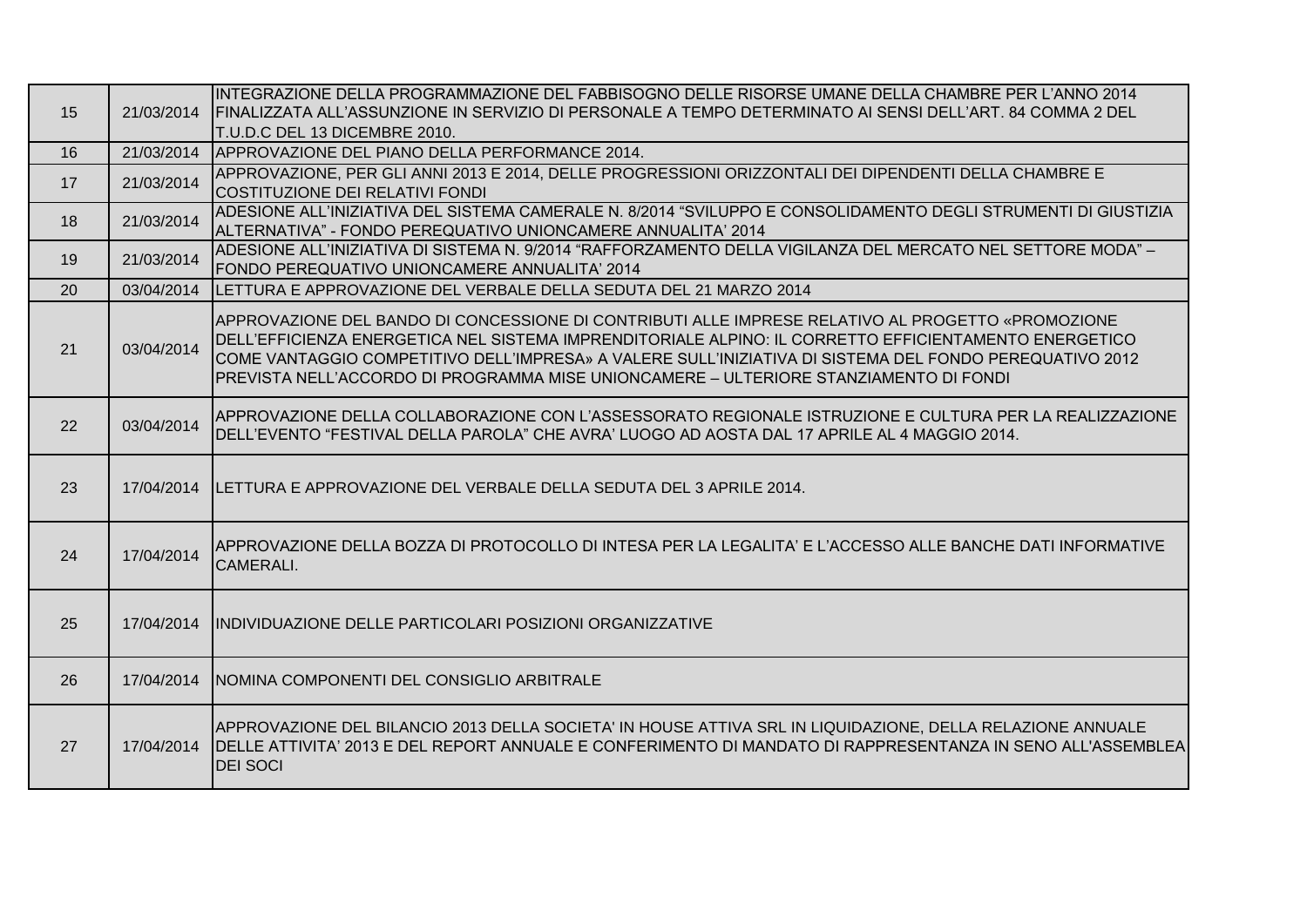| 28 | 12/05/2014 | LETTURA E APPROVAZIONE DEL VERBALE DELLA SEDUTA DEL 17 APRILE 2014.                                                                                                                                                                                                                                                                                         |
|----|------------|-------------------------------------------------------------------------------------------------------------------------------------------------------------------------------------------------------------------------------------------------------------------------------------------------------------------------------------------------------------|
| 29 | 12/05/2014 | APPROVAZIONE DELLA PROPOSTA DEL BILANCIO D'ESERCIZIO 2013 DELLA CHAMBRE VALDOTAINE.                                                                                                                                                                                                                                                                         |
| 30 | 12/05/2014 | ASSUNZIONE IN SERVIZIO DI UNA UNITA' DI PERSONALE A TEMPO DETERMINATO (CAT. B2) AI SENSI DELL'ART. 84, COMMA 1),<br>LETTERA B), DEL T.U.D.C DEL 13 DICEMBRE 2010 DA ASSEGNARE ALL'AREA REGOLAZIONE DEL MERCATO, PROMOZIONE E<br><b>PROVVEDITORATO</b>                                                                                                       |
| 31 | 12/05/2014 | APPROVAZIONE DELLA BOZZA DI PROTOCOLLO D'INTENTI FRA UNIONCAMERE PIEMONTE E LA CHAMBRE VALDOTAINE PER IL<br>RILANCIO DELLO SVILUPPO ECONOMICO E DELLA COMPETITIVITA' TERRITORIALE DEL NORD-OVEST ITALIANO                                                                                                                                                   |
| 32 | 30/05/2014 | LETTURA E APPROVAZIONE DEL VERBALE DELLA SEDUTA DEL 12 MAGGIO 2014.                                                                                                                                                                                                                                                                                         |
| 33 | 30/05/2014 | RATIFICA DELLA DETERMINAZIONE D'URGENZA DEL PRESIDENTE DELLA CHAMBRE N. 2 IN DATA 19 MAGGIO 2014 AVENTE AD<br>OGGETTO "APPROVAZIONE DELLA PARTECIPAZIONE DELLA CHAMBRE VALDOTAINE NELL'ORGANIZZAZIONE DEL FORUM DI<br>COGNE-GRAN PARADISO II EDIZIONE "IL TURISMO IN VALLE D'AOSTA: VISIONI E STRATEGIE" – PRENOTAZIONE DI SPESA"                           |
| 34 | 30/05/2014 | APPROVAZIONE DELLA BOZZA DI CONVENZIONE FRA UNIONCAMERE PIEMONTE E LA CHAMBRE VALDOTAINE PER LA<br>GESTIONE ASSOCIATA DELLO SPORTELLO DI PROMOZIONE, INNOVAZIONE E INTERNAZIONALIZZAZIONE                                                                                                                                                                   |
| 35 | 30/05/2014 | CONCESSIONE DI CONTRIBUTO A FAVORE DI CONFCOMMERCIO VDA PER L'ORGANIZZAZIONE DELL'INIZIATIVA<br>"COMMERCIANTI IN FESTA"                                                                                                                                                                                                                                     |
| 36 | 30/05/2014 | ASSUNZIONE A TEMPO INDETERMINATO IN QUALITA' DI COLLABORATORI (CAT. C POSIZIONE C2) NEL PROFILO DI<br>RAGIONIERE, DELLE SIG.RE DANIELA DANNA, 1^ CLASSIFICATA, E FRANCA CULAZ, 2^ CLASSIFICATA AL CONCORSO<br>APPROVATO CON DETERMINAZIONE 54 IN DATA 21 NOVEMBRE 2013, NELL'AMBITO DELL'AREA SEGRETERIA GENERALE,<br>BILANCIO E CONTABILITA' DELLA CHAMBRE |
| 37 | 30/05/2014 | APPROVAZIONE DEL GRADO DI RAGGIUNGIMENTO DEGLI OBIETTIVI DI STRUTTURA PER L'ANNO 2013                                                                                                                                                                                                                                                                       |
| 38 | 30/05/2014 | APPROVAZIONE DEL PAGAMENTO DI SANZIONI, INTERESSI E SPESE DI NOTIFICA A FAVORE DELL'AGENZIA DELLE ENTRATE<br>PER IL TARDIVO VERSAMENTO DELLA TASSA SULLE CONCESSIONI GOVERNATIVE                                                                                                                                                                            |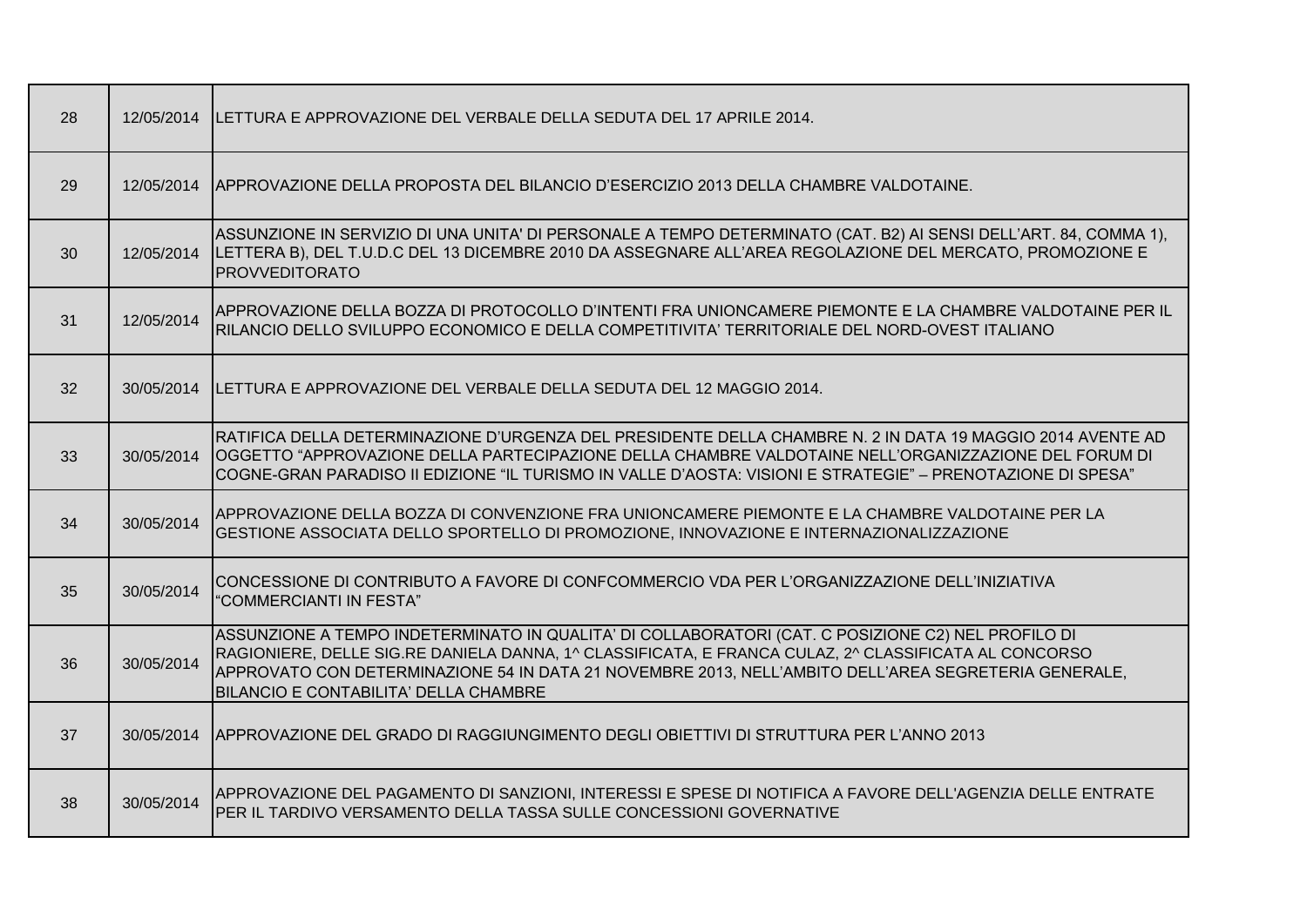| 39 | 20/06/2014 | APPROVAZIONE DEL PIANO OPERATIVO ANNUALE PER IL 2014 RELATIVO ALLA GESTIONE ASSOCIATA TRA UNIONCAMERE<br>PIEMONTE E LA CHAMBRE VALDOTAINE DELLO SPORTELLO DI PROMOZIONE, INNOVAZIONE E INTERNAZIONALIZZAZIONE<br>SPIN <sub>2</sub>                            |
|----|------------|---------------------------------------------------------------------------------------------------------------------------------------------------------------------------------------------------------------------------------------------------------------|
| 40 | 20/06/2014 | APPROVAZIONE BOZZA DI CONVENZIONE TRA LA CHAMBRE VALDOTAINE E L'ASSESSORATO REGIONALE AL TURISMO, SPORT,<br>COMMERCIO E TRASPORTI PER LA CONCESSIONE DELL'USO ESCLUSIVO DEL SITO «BUY VDA»                                                                    |
| 41 |            | 20/06/2014 LETTURA E APPROVAZIONE DEL VERBALE DELLA SEDUTA DEL 30 MAGGIO 2014                                                                                                                                                                                 |
| 42 | 20/06/2014 | APPROVAZIONE DELLA PROPOSTA DI AGGIORNAMENTO 2014 PATTO DI STABILITA' INTERNO TRA LA CHAMBRE E<br>L'AMMINISTRAZIONE REGIONALE                                                                                                                                 |
| 43 | 20/06/2014 | INTEGRAZIONE DELLA PROGRAMMAZIONE DEL FABBISOGNO DELLE RISORSE UMANE DELLA CHAMBRE PER L'ANNO 2014<br>FINALIZZATA ALL'ASSUNZIONE IN SERVIZIO DI UN'UNITA' DI PERSONALE A TEMPO DETERMINATO AI SENSI DELL'ART. 84<br>COMMA 1 DEL T.U.D.C. DEL 13 DICEMBRE 2010 |
| 44 | 20/06/2014 | ASSUNZIONE IN SERVIZIO DI UNA UNITA' DI PERSONALE A TEMPO DETERMINATO (CAT. C2) PER REALIZZAZIONE DI<br>IINTERVENTO SPECIFICO - PROGETTO "SUPPORTO ALLA GESTIONE DELLE ATTIVITÀ FINANZIATE DAI FONDI PEREQUATIVI 2012-<br>2013"                               |
| 45 | 20/06/2014 | ASSUNZIONE IN SERVIZIO DI UN'UNITA' DI PERSONALE A TEMPO DETERMINATO (CAT. C2) AI SENSI DELL'ART. 84 COMMA 1)<br>LETTERA B) DEL T.U.D.C DEL 13 DICEMBRE 2010 DA ASSEGNARE ALL'AREA ANAGRAFICA, STUDI, AMBIENTE E RISORSE UMANE                                |
| 46 |            | 21/07/2014 LETTURA E APPROVAZIONE DEL VERBALE DELLA SEDUTA DEL 20GIUGNO 2014                                                                                                                                                                                  |
| 47 |            | 21/07/2014 AGGIORNAMENTO DEL BILANCIO PREVENTIVO DELLA CHAMBRE PERL'ESERCIZIO 2014                                                                                                                                                                            |
| 48 | 21/07/2014 | APPROVAZIONE DELLA RELAZIONE SULLA PERFORMANCE PERL'ANNO 2013 AI SENSI DELL'ART. 35 DELLA LEGGE REGIONALE<br>N.22/2010.                                                                                                                                       |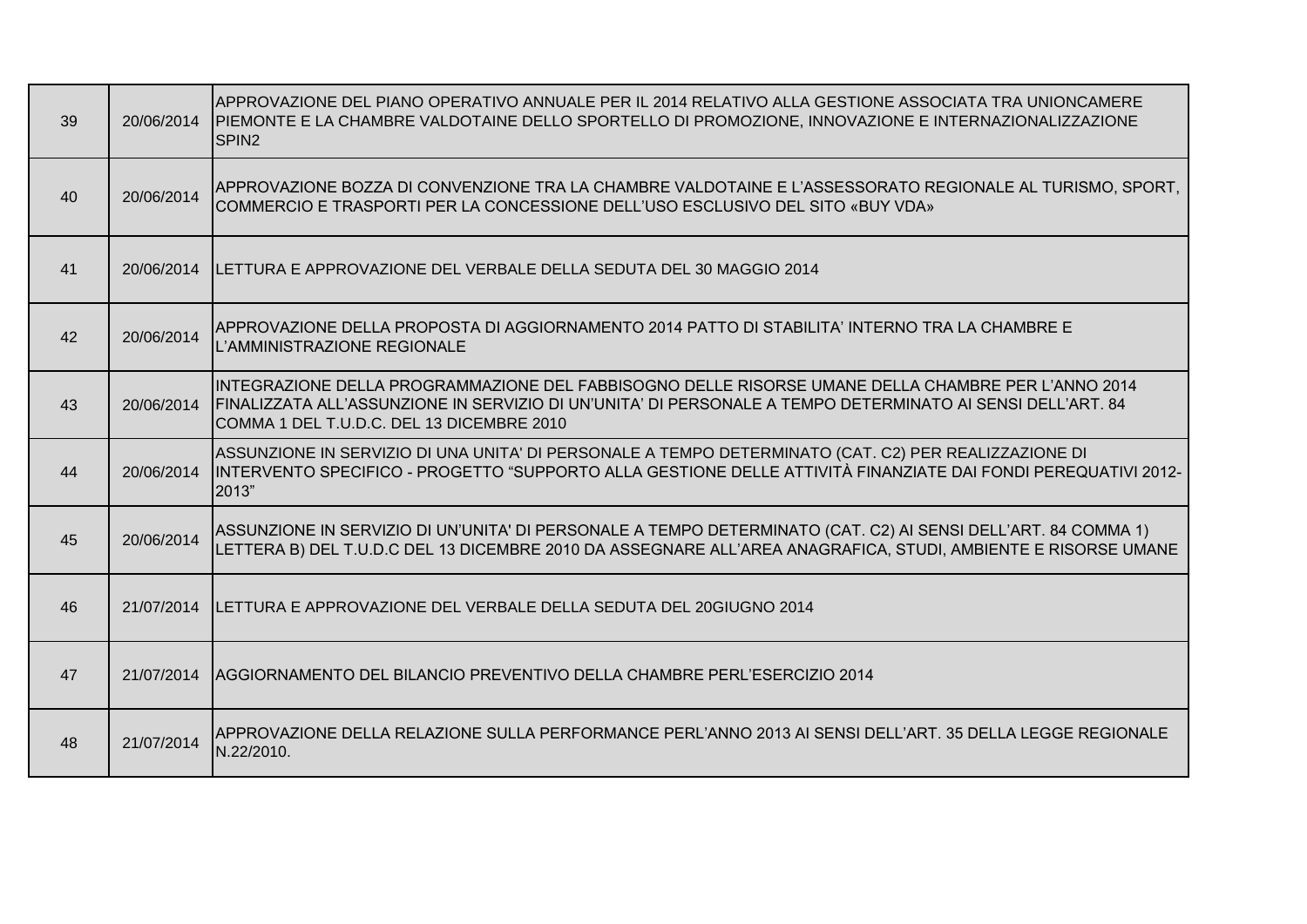| 49 | 21/07/2014 | APPROVAZIONE DI UN PROTOCOLLO DI INTESA TRA LA CHAMBRE EL'AGENZIA REGIONALE DELLE DOGANE PER UNA<br>COLLABORAZIONE OPERATIVA IN MATERIA DI SICUREZZAPRODOTTI                                                                                            |
|----|------------|---------------------------------------------------------------------------------------------------------------------------------------------------------------------------------------------------------------------------------------------------------|
| 50 |            | 21/07/2014 AGGIORNAMENTO DELLA RELAZIONE PREVISIONALE EPROGRAMMATICA 2014                                                                                                                                                                               |
| 51 |            | 31/07/2014 LETTURA E APPROVAZIONE DEL VERBALE DELLA SEDUTA DEL 21 LUGLIO 2014                                                                                                                                                                           |
| 52 | 31/07/2014 | APPROVAZIONE SCHEDA PROGETTO BUYVDA 2014 DA REALIZZARSI IN COLLABORAZIONE CON L'ASSESSORATO REGIONALE<br>TURISMO, SPORT, COMMERCIO E TRASPORTI                                                                                                          |
| 53 |            | 31/07/2014 AGGIORNAMENTO DEL PIANO DELLA PERFORMANCE 2014                                                                                                                                                                                               |
| 54 |            | 29/08/2014 LETTURA E APPROVAZIONE DEL VERBALE DELLA SEDUTA DEL 31 LUGLIO 2014.                                                                                                                                                                          |
| 55 | 29/08/2014 | REVOCA DELLA BOZZA DI CONVENZIONE TRA LA CHAMBRE VALDOTAINE E L'ASSESSORATO REGIONALE AL TURISMO, SPORT,<br>COMMERCIO E TRASPORTI PER LA CONCESSIONE DELL'USO ESCLUSIVO DEL SITO «BUY VDA»                                                              |
| 56 | 29/08/2014 | APPROVAZIONE SCHEDA PROGETTO MARCHE' AU FORT 2014 DA REALIZZARSI IN COLLABORAZIONE CON L'ASSESSORATO<br>REGIONALE AGRICOLTURA E RISORSE NATURALI.                                                                                                       |
| 57 |            | 19/09/2014 ILETTURA E APPROVAZIONE DEL VERBALE DELLA SEDUTA DEL 29 AGOSTO 2014                                                                                                                                                                          |
| 58 | 19/09/2014 | RATIFICA DELLA DETERMINAZIONE D'URGENZA DEL PRESIDENTE DELLA CHAMBRE N. 3 IN DATA 15 SETTEMBRE 2014 AVENTE<br>AD OGGETTO "CONCESSIONE IN COMODATO D'USO A TITOLO GRATUITO ALLA QUESTURA DI AOSTA DI ALCUNI ARREDI NON<br>PIU' UTILIZZATI DALLA CHAMBRE" |
| 59 |            | 19/09/2014 INDIVIDUAZIONE DI ESIGENZA DI RICORSO AD UN INCARICO DI CONSULENZA GIURIDICA                                                                                                                                                                 |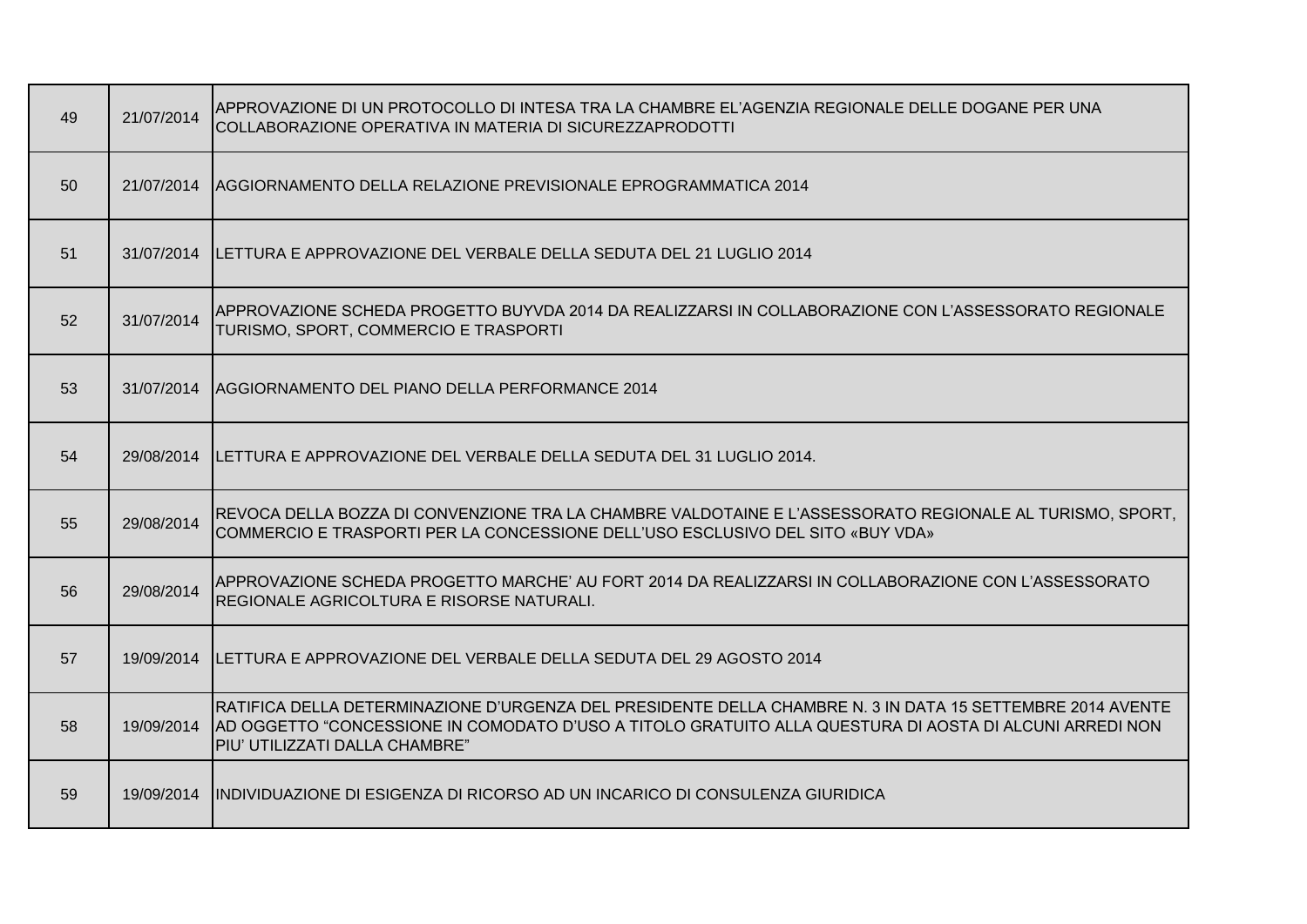| 60 | 19/09/2014 | RICOGNIZIONE DEL FABBISOGNO DELLE RISORSE UMANE DELLA CHAMBRE PER L'ANNO 2014 E DETERMINAZIONI IN MERITO                                                                                                                                             |
|----|------------|------------------------------------------------------------------------------------------------------------------------------------------------------------------------------------------------------------------------------------------------------|
| 61 | 19/09/2014 | APPROVAZIONE PROGETTI DI INTERNAZIONALIZZAZIONE 2014 DA REALIZZARSI IN COLLABORAZIONE CON L'ASSESSORATO<br>REGIONALE ATTIVITA' PRODUTTIVE, ENERGIA E POLITICHE DEL LAVORO                                                                            |
| 62 | 01/10/2014 | ILETTURA E APPROVAZIONE DEL VERBALE DELLA SEDUTA DEL 19 SETTEMBRE 2014                                                                                                                                                                               |
| 63 |            | 01/10/2014 ASSUNZIONE IN SERVIZIO DI PERSONALE A TEMPO DETERMINATO PER REALIZZAZIONE DI INTERVENTO SPECIFICO                                                                                                                                         |
| 64 | 01/10/2014 | XVIII FIERA ECOMONDO – APPROVAZIONE DELLA PARTECIPAZIONE DELLA SEZIONE REGIONALE VALLE D'AOSTA AI COSTI PER<br>L'ALLESTIMENTO DELLO SPORTELLO DI ASSISTENZA TECNICA ALLE IMPRESE" PRESSO LO SPAZIO DEDICATO ALL'ALBO<br>NAZIONALE GESTORI AMBIENTALI |
| 65 | 01/10/2014 | OPERAZIONI DI CHIUSURA DELLA LIQUIDAZIONE DELLA SOCIETÀ "ATTIVA S.R.L. IN LIQUIDAZIONE" - STANZIAMENTO DI SPESA A<br>COPERTURA DI SPESE LEGATE ALL'ATTIVITA' DEL PRIMO SEMESTRE E AGLI ONERI CONNESSI ALLA LIQUIDAZIONE                              |
| 66 | 01/10/2014 | INTEGRAZIONE DEL PIANO OPERATIVO ANNUALE PER IL 2014 RELATIVO ALLA GESTIONE ASSOCIATA TRA UNIONCAMERE<br>PIEMONTE E LA CHAMBRE VALDOTAINE DELLO SPORTELLO DI PROMOZIONE, INNOVAZIONE E INTERNAZIONALIZZAZIONE<br>SPIN2 - STANZIAMENTO DI SPESA       |
| 67 |            | 17/10/2014 ILETTURA E APPROVAZIONE DEL VERBALE DELLA SEDUTA DEL 1º OTTOBRE 2014.                                                                                                                                                                     |
| 68 | 17/10/2014 | APPROVAZIONE PROGETTO DI INTERNAZIONALIZZAZIONE 2014 DA REALIZZARSI IN COLLABORAZIONE CON L'ASSESSORATO<br>REGIONALE ATTIVITA' PRODUTTIVE, ENERGIA E POLITICHE DEL LAVORO. - STANZIAMENTO DI SPESA.                                                  |
| 69 | 17/10/2014 | CAMPAGNA DI COMUNICAZIONE RELATIVA AD EVENTI INVERNALI CHE AVRANNO LUOGO SUL TERRITORIO REGIONALE -<br><b>STANZIAMENTO DI SPESA</b>                                                                                                                  |
| 70 | 17/10/2014 | CONCESSIONE DI CONTRIBUTO A FAVORE DEL CERVIM PER L'ORGANIZZAZIONE DEL CONVEGNO "VITICOLTURA DI<br>MONTAGNA: IL PAESAGGIO COME STRUMENTO DI VALORIZZAZIONE"                                                                                          |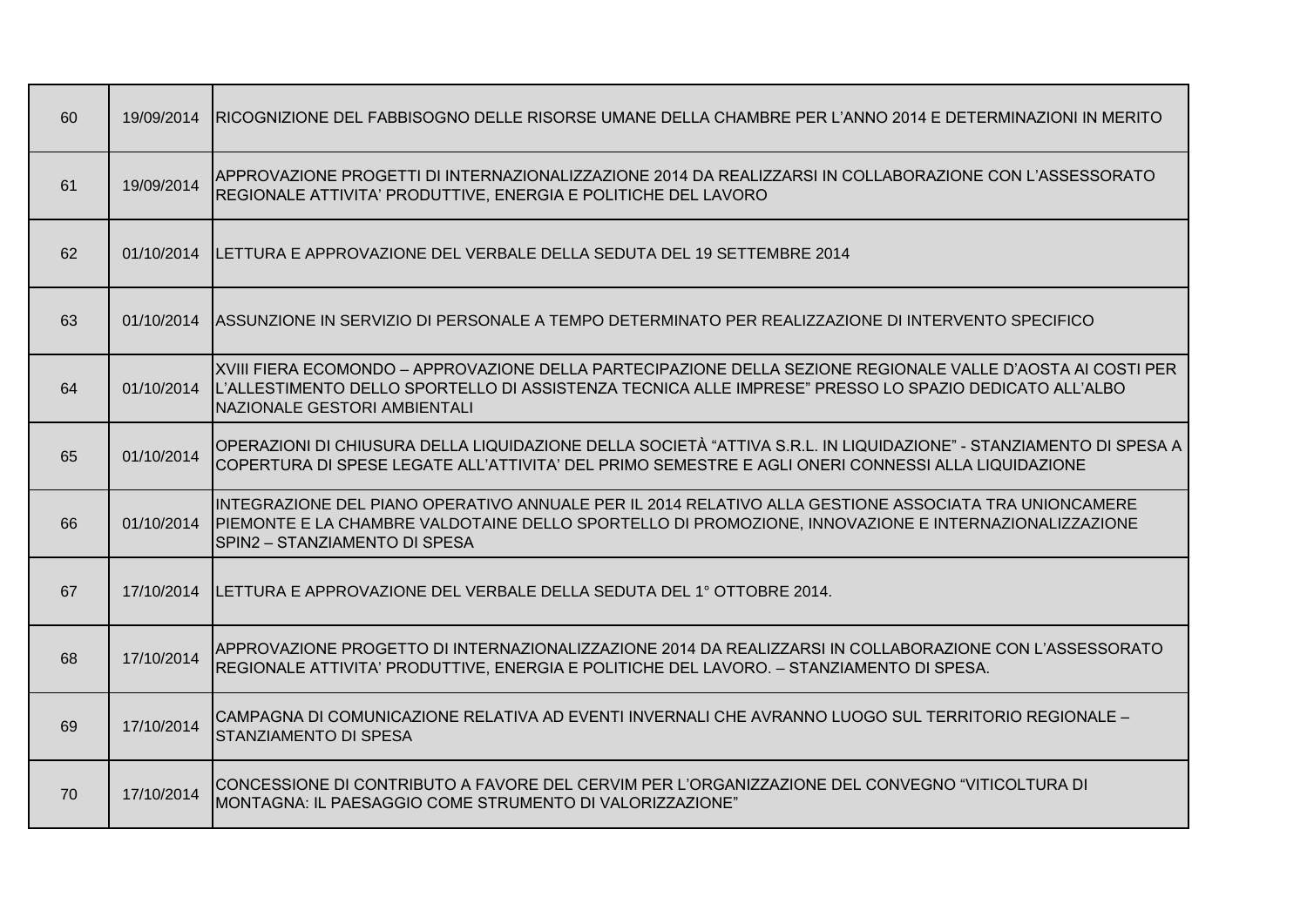| 71 | 17/10/2014 | IDETERMINAZIONE DI TARIFFA PER IL RINNOVO PRESSO GLI UFFICI DELLA CHAMBRE DEI CERTIFICATI DIGITALI DI<br>SOTTOSCRIZIONE.                                                                                                                                                                                                  |
|----|------------|---------------------------------------------------------------------------------------------------------------------------------------------------------------------------------------------------------------------------------------------------------------------------------------------------------------------------|
| 72 | 17/10/2014 | PIANO TRIENNALE DI INVESTIMENTO RELATIVAMENTE ALL'ACQUISTO E ALLA VENDITA DI IMMOBILI – DETERMINAZIONI IN<br>MERITO.                                                                                                                                                                                                      |
| 73 | 07/11/2014 | ILETTURA E APPROVAZIONE DEL VERBALE DELLA SEDUTA DEL 17 OTTOBRE 2014.                                                                                                                                                                                                                                                     |
| 74 | 07/11/2014 | <b>IDETERMINAZIONI IN MERITO ALLA DELEGAZIONE TRATTANTE DI PARTE PUBBLICA DELLA CHAMBRE.</b>                                                                                                                                                                                                                              |
| 75 | 07/11/2014 | ATTO DI INDIRIZZO AI FINI DELLA CONCERTAZIONE AZIENDALE IN MATERIA DI CRITERI GENERALI RELATIVI<br>ALL'INDIVIDUAZIONE DEI PARAMETRI PER LA GRADUAZIONE DELLE FUNZIONI E DELLE CONNESSE RESPONSABILITA' DELLE<br>STRUTTURE DIRIGENZIALI DI SECONDO LIVELLO AI FINI DELLA RETRIBUZIONE DI POSIZIONE DEI DIRIGENTI CAMERALI. |
| 76 | 07/11/2014 | ATTO DI INDIRIZZO AI FINI DELLA CONTRATTAZIONE AZIENDALE RELATIVA AL TRATTAMENTO ECONOMICO DEL REDATTORE<br>DELL'UFFICIO STAMPA.                                                                                                                                                                                          |
| 77 | 07/11/2014 | VALUTAZIONE DEI DIRIGENTI DELLA CHAMBRE - ANNO 2013.                                                                                                                                                                                                                                                                      |
| 78 |            | 07/11/2014   VALUTAZIONE DEL SEGRETARIO GENERALE DELLA CHAMBRE. - ANNO 2013.                                                                                                                                                                                                                                              |
| 79 | 27/11/2014 | <b>ILETTURA E APPROVAZIONE DEL VERBALE DELLA SEDUTA DEL 7 NOVEMBRE 2014.</b>                                                                                                                                                                                                                                              |
| 80 | 27/11/2014 | APPROVAZIONE DELLA CONVENZIONE QUADRO REGOLANTE I RAPPORTI TRA LA CHAMBRE E LA REGIONE.                                                                                                                                                                                                                                   |
| 81 | 27/11/2014 | APPROVAZIONE DEL BILANCIO FINALE DI LIQUIDAZIONE DELLA SOCIETA' IN HOUSE ATTIVA SRL IN LIQUIDAZIONE, DELLA<br>RELAZIONE SEMESTRALE DELLE ATTIVITA' 2014 E DEL RELATIVO REPORT, APPROVAZIONE DELLA COSTITUZIONE DI UN<br>FONDO DI GARANZIA E CONFERIMENTO DI MANDATO DI RAPPRESENTANZA IN SENO ALL'ASSEMBLEA DEI SOCI.     |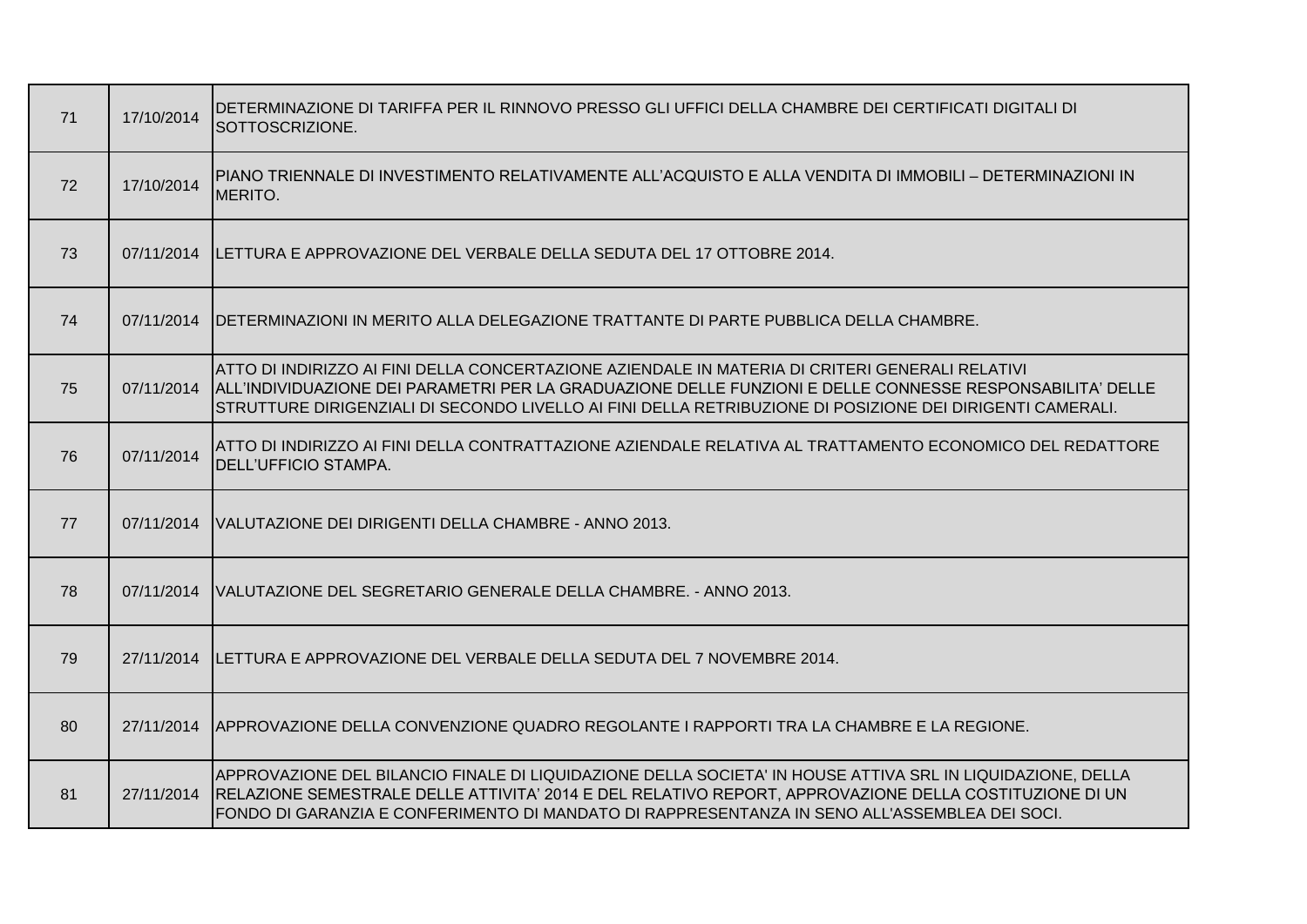| 82 | 03/12/2014 | IRECEPIMENTO DELL'ACCORDO INTEGRATIVO AZIENDALE IN MATERIA DI INDENNITA' PER IL REDATTORE DELL'UFFICIO<br><b>STAMPA</b>                                                                                           |
|----|------------|-------------------------------------------------------------------------------------------------------------------------------------------------------------------------------------------------------------------|
| 83 | 03/12/2014 | AGGIORNAMENTO DELLA RELAZIONE PREVISIONALE E PROGRAMMATICA 2014                                                                                                                                                   |
| 84 |            | 03/12/2014 AGGIORNAMENTO DEL BILANCIO PREVENTIVO DELLA CHAMBRE PER L'ESERCIZIO 2014                                                                                                                               |
| 85 |            | 03/12/2014 APPROVAZIONE DELLA PROPOSTA DI RELAZIONE PREVISIONALE E PROGRAMMATICA 2015                                                                                                                             |
| 86 | 03/12/2014 | INDIVIDUAZIONE DEI PARAMETRI PER LA GRADUAZIONE DELLE FUNZIONI E DELLE CONNESSE RESPONSABILITÀ DELLE<br>STRUTTURE DIRIGENZIALI DI SECONDO LIVELLO AI FINI DELLA RETRIBUZIONE DI POSIZIONE DEI DIRIGENTI CAMERALI. |
| 87 |            | 03/12/2014 APPROVAZIONE DELLA PROPOSTA DI PREVENTIVO ECONOMICO 2015                                                                                                                                               |
| 88 |            | 12/12/2014 ILETTURA E APPROVAZIONE DEL VERBALE DELLA SEDUTA DEL 27 NOVEMBRE 2014.                                                                                                                                 |
| 89 |            | 12/12/2014  LETTURA E APPROVAZIONE DEL VERBALE DELLA SEDUTA DEL 3 DICEMBRE 2014.                                                                                                                                  |
| 90 |            | 12/12/2014 AGGIORNAMENTO DEL PIANO DELLA PERFORMANCE 2014.                                                                                                                                                        |
| 91 | 12/12/2014 | PROGETTO DI SOSTEGNO DELL'ACCESSO AL CREDITO DELLE PICCOLE E MEDIE IMPRESE ATTRAVERSO I CONFIDI LOCALI –<br>APPROVAZIONE DI BOZZA DI CONVENZIONE E STANZIAMENTO DI SPESA.                                         |
| 92 | 12/12/2014 |                                                                                                                                                                                                                   |